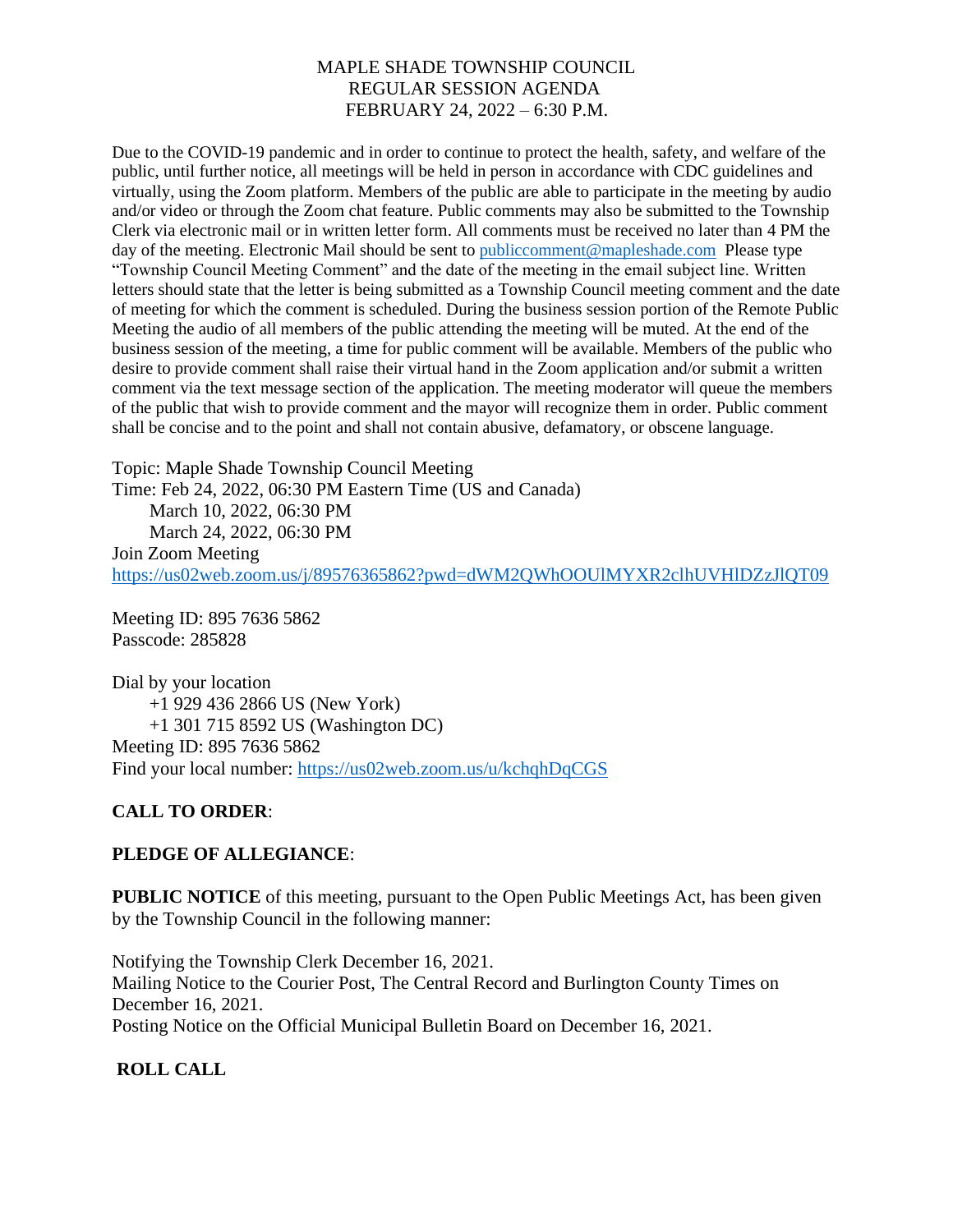#### **Resolution No. 2022-R-61** Resolution to Meet in Executive Session for the following:

| 1. Matters relating to Personnel                              |         |               |  |
|---------------------------------------------------------------|---------|---------------|--|
| Motion to Close:                                              | Second: | All in Favor: |  |
| Formal action may be taken upon conclusion of Closed Session. |         |               |  |

| Motion to Open: | Second: | All in Favor: |
|-----------------|---------|---------------|
|-----------------|---------|---------------|

Mayor of the Township Council then declares the meeting closed and directs that the tape be shut off. At conclusion of closed portion, Mayor of Township Council calls for a motion to reopen the meeting and turn the tape on.

## **ORDINANCES – SECOND READING AND PUBLIC HEARING**

**Ordinance No. 2022-01** An Ordinance Establishing Salaries and Wages of Certain Officers and Employees of the Township of Maple Shade, County of Burlington, State of New Jersey, Effective January 1, 2022

Open Public Hearing

Motion to Close: Second: All in Favor: Motion to Adopt: Second: Comments: Roll Call:

**Ordinance No. 2022-02** An Ordinance of the Township of Maple Shade, County of Burlington, Establishing an Anti-Nepotism Policy

Open Public Hearing Motion to Cloe: Second: All in Favor: Motion to Adopt: Second: Comments: Roll Call:

| <b>PUBLIC PORTION (for Consent Agenda Items)</b> |         |               |
|--------------------------------------------------|---------|---------------|
| Motion to Close:                                 | Second: | All in Favor: |

#### **CONSENT AGENDA**

**Resolution No. 2022-R-62** Authorize National Night Out Event

**Resolution No. 2022-R-63** Appoint Susan Danson as Municipal Alliance Coordinator for the Year 2022

**Resolution No. 2022-R-64** Authorizing the Appointment o f Joshua Classen to the Maple Shade Police Department and Attendance at Camden County Police Academy